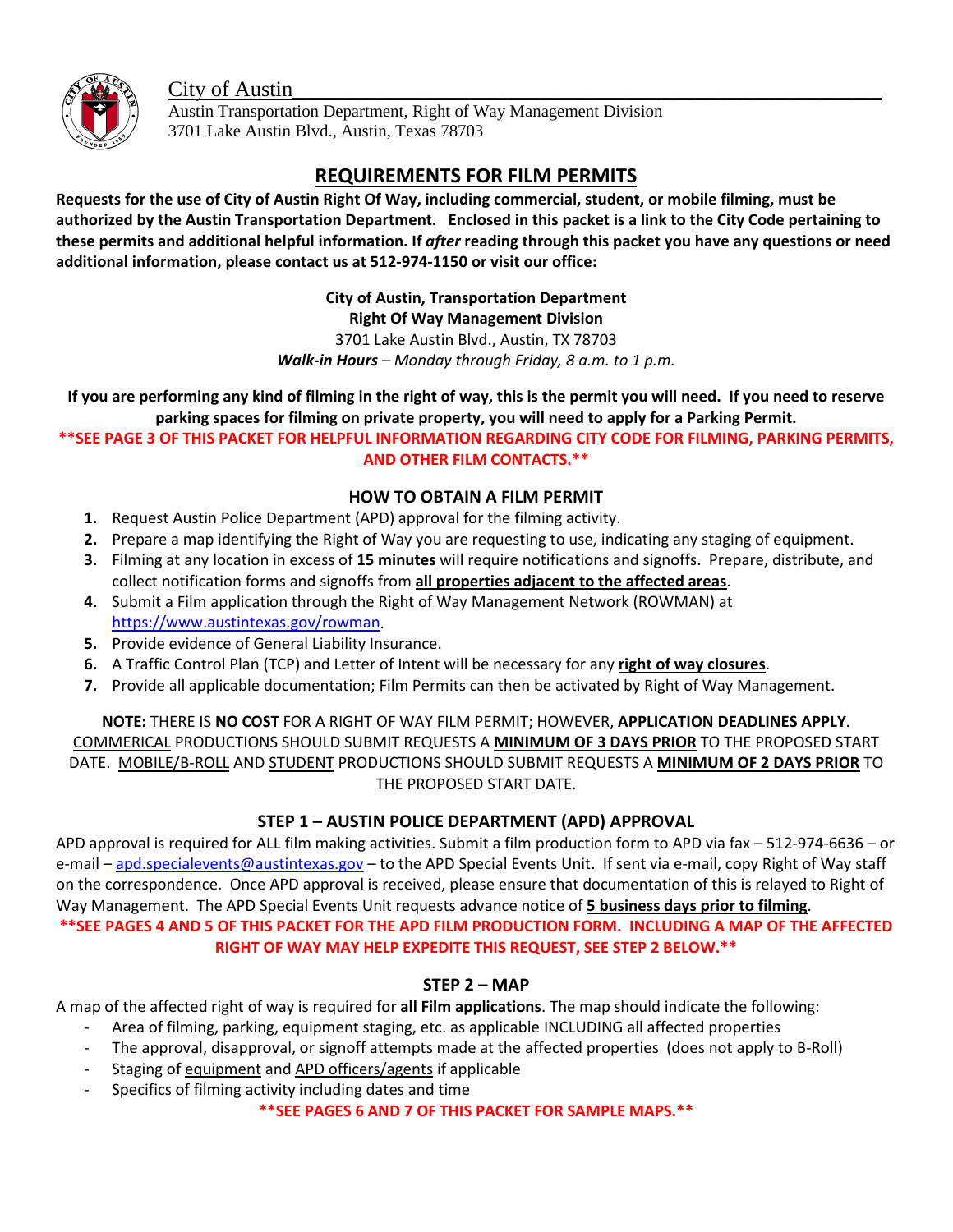#### **STEP 3 – NOTIFICATION & SIGNOFFS**

**Notification of adjacent property owners/managers or residents is required for all film making activities that exceed 15 minutes in any location.** Provide the affected parties with the Notification and Signoff Request form included in this packet, along with a map (see Step 2 above). **IF an affected party cannot be reached, 1) Leave the Map, Notification and Signoff Request Form, and Door Hanger Notification at the property AND 2) Note the dates/times the attempts were made and indicate on their location on the Map.** Two physical attempts to establish contact are required. Notification should be made BEFORE the application is filed through ROWMAN.

#### **\*\*SEE PAGES 8 AND 9 OF THIS PACKET FOR THE NOTIFICATION AND SIGNOFF REQUEST FORM AND DOOR HANGER NOTIFICATION.\*\***

#### **STEP 4 –FILM APPLICATION, USING ROWMAN**

- **1.** Go to [https://www.austintexas.gov/rowman.](https://www.austintexas.gov/rowman)
- **2.** Scroll to the bottom half of the page. New users should select "**Click Here to Create a New Account**". Returning users should select "**Click Here to Login**".
- **3.** Once logged in, select "**New Activity Request Form**".
- **4.** Choose **"Film"** as the permit type and then select **"Submit".**
- **5.** Review and check the Required Acknowledgements and then select "**Submit**".
- **6.** Enter "**Street Name**". NOTE: Keep name short. Do **NOT** use a directional prefix such as "W" for West. Ex: For 801 W Oltorf Street, type in *only* "**Oltorf"**. For 500 W 6th Street, type in *only* "**6"**. Then select "**Search for Street**". **\*\*B-ROLL PRODUCTIONS SHOULD ONLY ENTER THE NORTH, SOUTH, EAST,AND WEST MOST BOUNDARIES OF THE FILMING AREA. LIST A TOTAL OF ONLY FOUR SEGMENTS.\*\***
- **7.** Choose a block range or house # then select "**Add**". Repeat steps 6 & 7 as many times as needed. Once all affected streets have been added, select "**Continue to Next Step**".
- **8.** Continue entering all applicable information regarding your project. Fields marked with asterisks **CAN** be left blank.
- **9.** Once your application is submitted please record your project ID#; this will also be your ROWMAN#.

#### **NOTE: ONCE YOUR ROWMAN FILM APPLICATION HAS BEEN SUBMITTED, PLEASE PROVIDE THE DOCUMENTATION OUTLINED IN STEPS 1 THROUGH 6. THE DOCUMENTATION CAN BE HAND DELIVERED TO OUR OFFICE OR E-MAILED T[O PALOMA.AMAYO-RYAN@AUSTINTEXAS.GOV\\*](mailto:PALOMA.AMAYO-RYAN@AUSTINTEXAS.GOV)\***

#### **STEP 5 – INSURANCE**

Evidence of General Liability Insurance is required for all film making activities. Insurance coverage minimum should be set at \$500,000 per occurrence and City of Austin should be listed as Certificate Holder and named as Additional Insured. The Certificate Holder field should read as follows:

#### *City of Austin*

*c/o Right of Way Management*

#### *P.O. Box 1088*

#### *Austin, TX 78767*

# **\*\*FOR A DETAILED BREAKDOWN OF INSURANCE REQUIREMENTS PLEASE REQUEST A COPY OF THE "REQUIREMENTS FOR INSURANCE, BOND, AND LICENSE" PACKET.\*\***

# **STEP 6 – TRAFFIC CONTROL PLAN AND LETTER OF INTENT**

**A Traffic Control Plan (TCP) is required for all closures of right of way.** City of Austin [Standard Details](https://www.municode.com/library/tx/austin/codes/standards_manual?nodeId=CITY_AUSTIN_TEXASST_SERIES_800TRCO) may be used for traffic control plans if they fit the situation otherwise the TCP must be prepared by a Texas Licensed Professional Engineer. The TCP should be provided by a professional barricade company OR engineer. The professional barricade company should provide a **Letter of Intent** stating that all devices used during the closure will be set and removed by the company in accordance with the Texas Manual on Uniform Traffic Control Devices and the City of Austin Transportation Criteria Manual.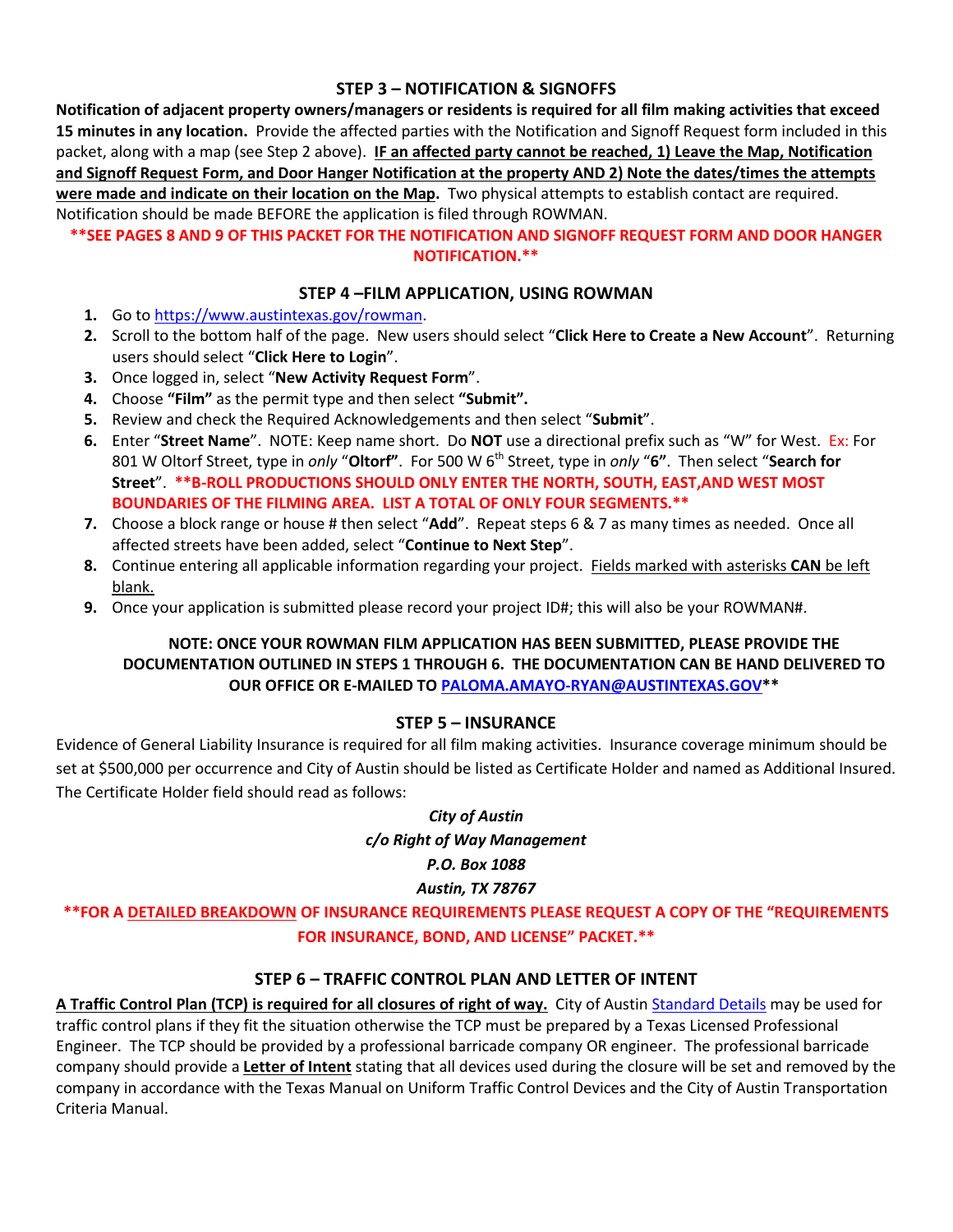#### **CITY CODE**

For information about City Ordinances, Standard Details, Transportation Criteria Manual, etc. go to [https://www.municode.com/library/tx/austin.](https://www.municode.com/library/tx/austin) For film requirements, reference "Temporary Street Closure for Film-Making Activity" (chapter 14-6-4).

#### **PARKING PERMIT FOR FILM ACTIVITY**

#### **\*\****IF* **THE PRODUCTION FILMS ONLY PRIVATE PROPERTY AND PARKING IS NECESSARY THEN A PARKING PERMIT MUST BE OBTAINED.\*\***

**How to Obtain Parking Permit:**

- **1.** Submit a Parking application through the Right of Way Management Network (ROWMAN) at [https://www.austintexas.gov/rowman.](https://www.austintexas.gov/rowman)
- **2.** Prepare, distribute, and collect notification forms and signoffs from **all properties adjacent to the affected areas**.
- **3.** Provide any applicable documentation and **pay Parking fees**; Parking Permits can then be activated by Right of Way Management.

**NOTE:** RESERVATION OF PAY STATIONS/METERS MUST BE REQUESTED AT LEAST **72 HOURS** IN ADVANCE OF THE REQUIRED DATE AND BE PAID WITHIN **48 HOURS** OF THE REQUIRED DATE**.** *IF* **THIS TIME FRAME IS NOT MET, THE APPLICANT WILL BE REQUIRED TO BARRICADE/CONE OFF THE PERMITTED AREA**. PERMITS WILL **NOT** BE ISSUED FOR ADVERTISEMENT PURPOSES, DISPLAYS, EXHIBITIONS, OR PRIVATE PARKING. **PERMITS MUST BE DISPLAYED CURBSIDE IN ALL PERMITTED VEHICLES AT ALL TIMES. FAILURE TO DO SO COULD RESULT IN THE VEHICLE(S) BEING TICKTED.**

#### **FILM CONTACTS**

The City of Austin has tasked the **Economic Development Department** with providing assistance for ANY filming needs. The primary contact at the Economic Development Department is **Jim Butler**. He can be reached via **phone at 512-974- 6318 or e-mail at [Jim.Butler@austintexas.gov](mailto:Jim.Butler@austintexas.gov)**. Clic[k here](http://www.austintexas.gov/department/filming-austin) to visit the home webpage for Economic Development Department, Filming.A comprehensive list of City contacts can be found on the Economic Development Department's webpage, [here.](http://www.austintexas.gov/page/filming-austin-city-austin-departmental-contacts%23police)

| <b>City of Austin Contacts</b>             |                        |                                                 |  |  |
|--------------------------------------------|------------------------|-------------------------------------------------|--|--|
| Airport Properties Program                 | Francisco "Kiko" Garza | 512-530-7526; Francisco.Garza@austintexas.gov   |  |  |
| <b>Austin Center for Events</b>            | Permitting             | http://austintexas.gov/citystage                |  |  |
| Austin Energy Public Information Office    | Luis Rivas             | 512-322-6306                                    |  |  |
| <b>Austin Fire Department</b>              | Permitting             | 512-974-0160                                    |  |  |
| <b>Austin Police Department</b>            | <b>Special Events</b>  | 512-974-5032; APDSpecialEvents@austintexas.gov  |  |  |
| Parks Reservation Office                   | Jason Maurer           | 512-974-2427; Jason.Maurer@austintexas.gov      |  |  |
|                                            |                        | http://www.austintexas.gov/page/special-events- |  |  |
|                                            |                        | policies-procedures                             |  |  |
| <b>State of Texas Contacts</b>             |                        |                                                 |  |  |
| Capitol Grounds - Texas State Preservation | <b>Robert Davis</b>    | 512-463-3051; Capitol.Events@tspb.state.tx.us;  |  |  |
| Board, Events & Exhibits Coordinator       |                        | Robert.Davis@tspb.state.tx.us                   |  |  |
| Texas Film Commission, Public Properties   | Lindsey Ashley OR Kim  | 512-463-9200; Lindsey.Ashley@gov.texas.gov;     |  |  |
|                                            | LeBlanc                | Kim.LeBlanc@gov.texas.gov, Film@gov.texas.gov   |  |  |
| Texas Department of Transportation (TxDOT) | Wayne Rehnborg         | 512-832-7390; Wayne.Rehnborg@txdot.gov          |  |  |
| University of Texas at Austin              | Amy Maverick Crossette | 512-573-1078                                    |  |  |
| <b>Miscellaneous Contacts</b>              |                        |                                                 |  |  |
| <b>Austin Film Commission</b>              | <b>Brian Gannon</b>    | 512-583-7230                                    |  |  |
|                                            |                        |                                                 |  |  |
| Texas Highway Patrol                       | Region 7               | 512-474-4822                                    |  |  |

**\*\*PLEASE ADVISE US IF YOU IDENTIFY OUT OF DATE CONTACT INFORMATION ON THIS LIST. \*\***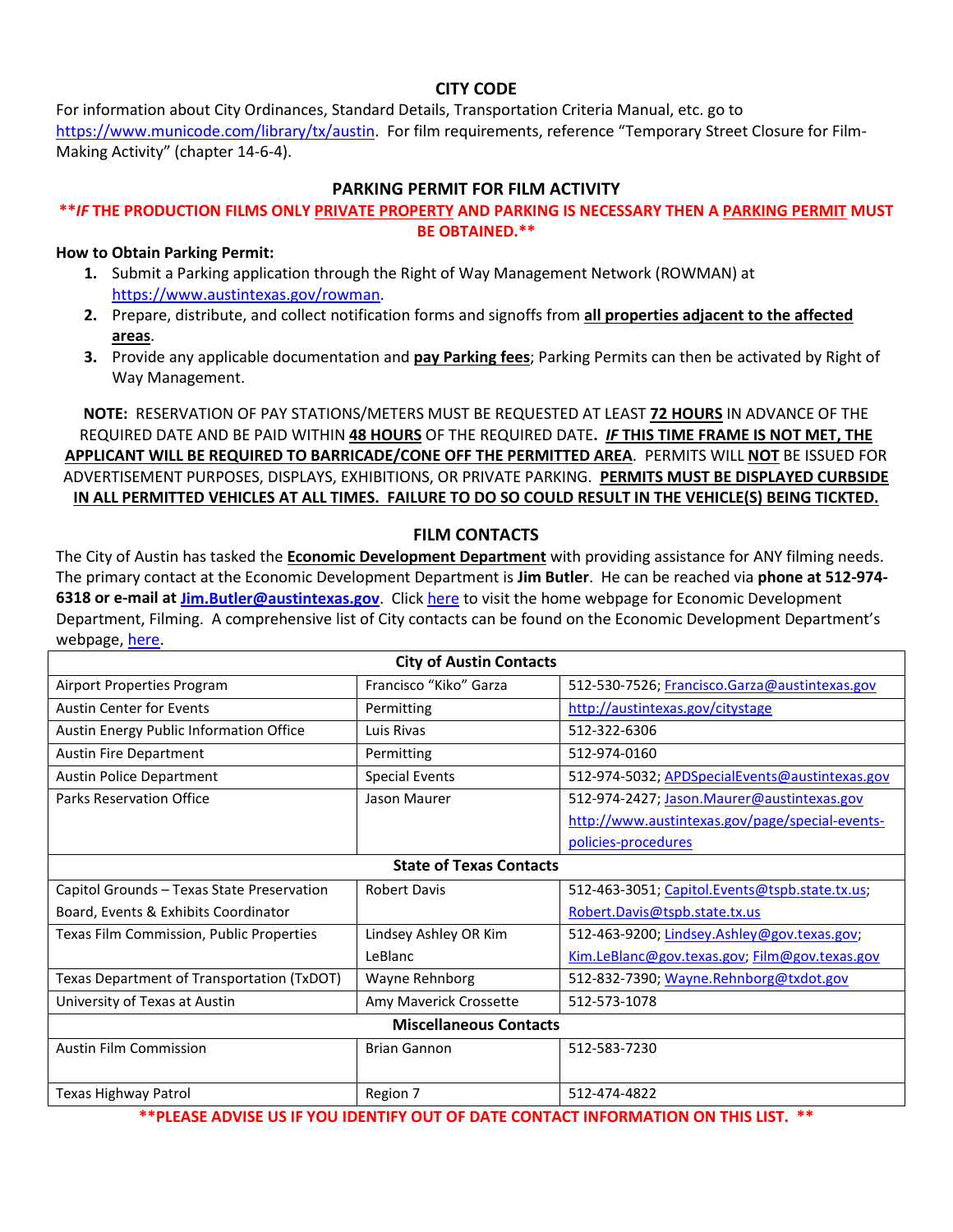

# **AUSTIN POLICE DEPARTMENT SPECIAL EVENTS UNIT P.O. Box 689001 AUSTIN, TX. 78768-9001 PHONE – (512) 974-5032 / FAX (512) 974-6636**

# **FILM PRODUCTION**

Individuals and production companies will complete this application for review by the Austin Police Department for approval. Permit applications must be faxed or emailed to the APD Special Events Unit at least **five (5) business days** prior to filming at **(512) 974-6636** or *apd.specialevents@austintexas.gov*.

**\_\_\_\_\_\_\_\_\_\_\_\_\_\_\_\_\_\_\_\_\_\_\_\_\_\_\_\_\_\_\_\_\_\_\_\_\_\_\_\_\_\_\_\_\_\_\_\_\_\_\_\_\_\_\_\_\_\_\_\_\_\_\_\_\_\_\_\_\_\_\_\_\_\_\_\_\_\_\_\_\_\_\_\_\_\_\_\_\_\_\_**

**\_\_\_\_\_\_\_\_\_\_\_\_\_\_\_\_\_\_\_\_\_\_\_\_\_\_\_\_\_\_\_\_\_\_\_\_\_\_\_\_\_\_\_\_\_\_\_\_\_\_\_\_\_\_\_\_\_\_\_\_\_\_\_\_\_\_\_\_\_\_\_\_\_\_\_\_\_\_\_\_\_\_\_\_\_\_\_\_\_\_\_\_\_\_\_\_\_\_\_\_\_\_\_\_\_\_\_\_\_\_\_**

DATE(S) OF FILMING:

**TIME AND LOCATION OF FILMING: \_\_\_\_\_\_\_\_\_\_\_\_\_\_\_\_\_\_\_\_\_\_\_\_\_\_\_\_\_\_\_\_\_\_\_\_\_\_\_\_\_\_\_\_\_\_\_\_\_\_\_\_\_\_\_\_**

**LOCATION OFFICERS WILL REPORT TO (If Applicable): \_\_\_\_\_\_\_\_\_\_\_\_\_\_\_\_\_\_\_\_\_\_\_\_\_\_\_\_\_\_\_\_\_\_\_\_\_**

**PERSON REQUESTING AUSTIN POLICE DEPARTMENT (APD) APPROVAL:**

| <b>NAME:</b> |  |
|--------------|--|
|              |  |

**ADDRESS: \_\_\_\_\_\_\_\_\_\_\_\_\_\_\_\_\_\_\_\_\_\_\_\_\_\_\_\_\_\_\_\_\_\_\_\_\_\_\_\_\_\_\_\_\_\_\_\_\_\_\_\_\_\_**

**WORK PHONE: \_\_\_\_\_\_\_\_\_\_\_\_\_\_\_\_\_\_\_\_\_\_\_\_\_\_\_\_\_\_\_\_\_\_\_\_\_\_\_\_\_\_\_\_\_\_\_\_\_\_**

**WORK FAX: \_\_\_\_\_\_\_\_\_\_\_\_\_\_\_\_\_\_\_\_\_\_\_\_\_\_\_\_\_\_\_\_\_\_\_\_\_\_\_\_\_\_\_\_\_\_\_\_\_\_\_\_**

**EMAIL ADDRESS: \_\_\_\_\_\_\_\_\_\_\_\_\_\_\_\_\_\_\_\_\_\_\_\_\_\_\_\_\_\_\_\_\_\_\_\_\_\_\_\_\_\_\_\_\_\_\_\_**

**NAME OF PRODUCTION COMPANY:** 

**COMPANY BILLING ADDRESS:** (Include Name, Street Address, City, State, and Zip Code.)

**OWNER'S FULL NAME:**

(If more than one, list additional on back of page)

Individuals and production companies shall pay the City's actual cost for City staff, utilities, and security used in assisting the production company. The City shall provide a film or visual media production crew with up to two (2) City of Austin police officers for up to fifteen (15) filming days, subject to certain requirements and limitations. Officers will be scheduled for up to eight (8) hour shifts in order to work traffic control and other public safety issues including the monitoring of vehicles, intermittent traffic control, lane closures, and crowd control.

**Is the filming budgeted to spend for local goods and services at least** *(check any that apply)***:**

 $\Box$  One million dollars for a feature film and documentary

 $\Box$  One million dollars a season for a television production of an episodic series; or

 $\Box$  One hundred thousand dollars for a commercial, series of commercials, infomercial, interstitial, music video, or video game.

The production company will receive an invoice from the Austin Police Department. After filming is complete, the production company shall provide the City with a final location expenditure report verifying that actual purchases of local goods and services. If the expenditures fail to meet the minimum thresholds prescribed by the City, the production crew shall pay the City for the Austin peace officer services provided during the filming in the greater Austin area.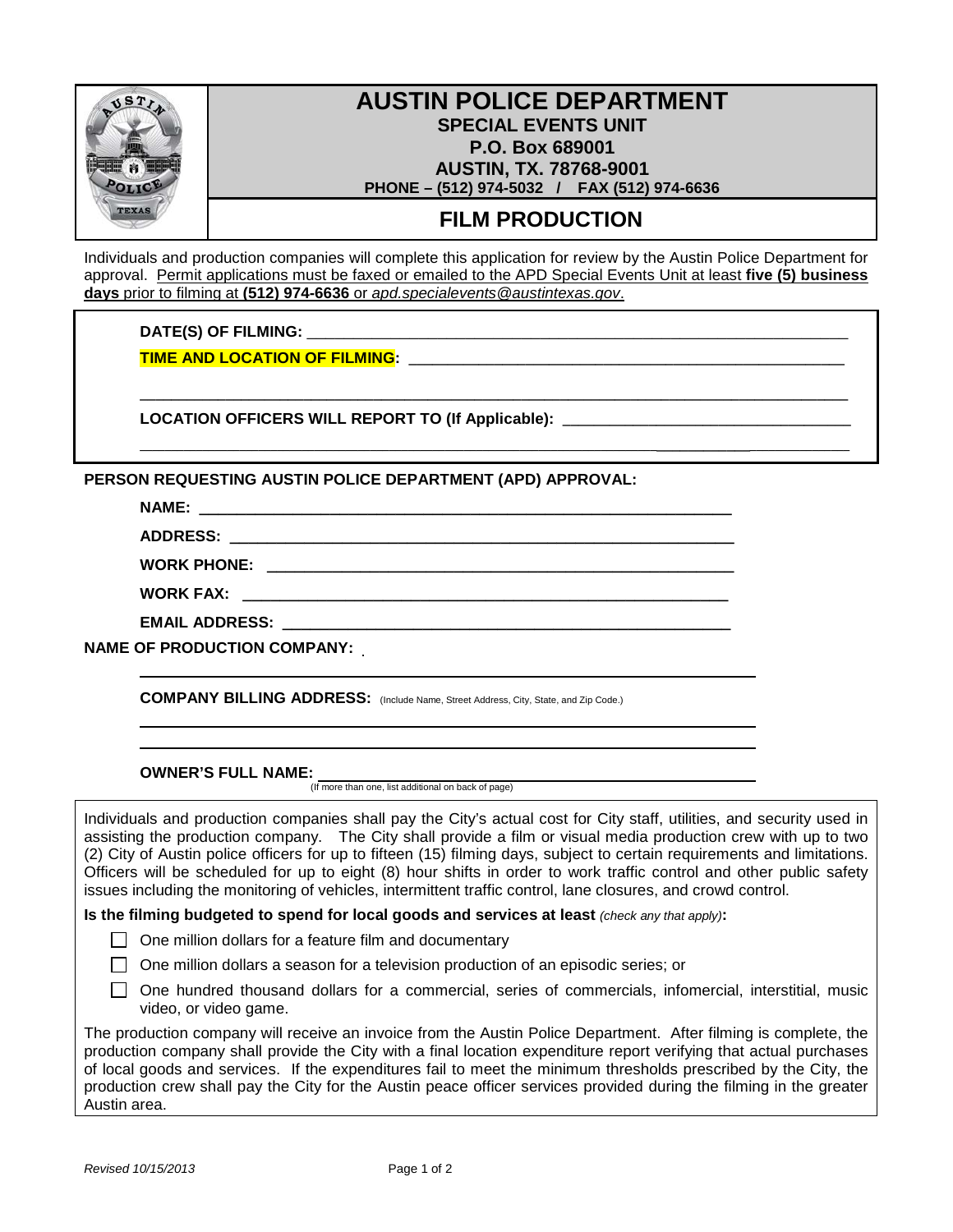| <b>Requests for Officer Assignment:</b>                                                                                                                                                                                                                                       |                         |  |  |  |
|-------------------------------------------------------------------------------------------------------------------------------------------------------------------------------------------------------------------------------------------------------------------------------|-------------------------|--|--|--|
|                                                                                                                                                                                                                                                                               |                         |  |  |  |
| $\Box$ Yes or $\Box$ No<br>Officers will be in uniform:                                                                                                                                                                                                                       |                         |  |  |  |
| Is a Marked Police Vehicle Requested:                                                                                                                                                                                                                                         | $\Box$ Yes or $\Box$ No |  |  |  |
| <b>Officer duty hours:</b>                                                                                                                                                                                                                                                    | Start: ______________   |  |  |  |
|                                                                                                                                                                                                                                                                               | $\n  Finish:\n$         |  |  |  |
| <b>Summary of Officer Duties:</b>                                                                                                                                                                                                                                             |                         |  |  |  |
|                                                                                                                                                                                                                                                                               |                         |  |  |  |
|                                                                                                                                                                                                                                                                               |                         |  |  |  |
|                                                                                                                                                                                                                                                                               |                         |  |  |  |
|                                                                                                                                                                                                                                                                               |                         |  |  |  |
| This project is (check one):<br><b>Feature Film</b><br>Music Video<br>Television Programming<br>Corporate Video<br>Short Film <b>Short</b> Film<br><b>Public Service Announcement</b><br>$\Box$<br>□ Still Photography □ TV Movie □ Commercial<br>Documentary                 |                         |  |  |  |
| Will this production involve a public display of weapons or act of violence? $\square$ Yes or $\square$ No                                                                                                                                                                    |                         |  |  |  |
| Will APD Special Events coordinate the off-duty police officers for this Production? $\Box$ YES /<br>$\vert$ $\vert$ NO<br>Will other off-duty police officers be used for this event?<br>$\Box$ YES / $\Box$ NO<br>If yes, what law enforcement agency are they employed by? |                         |  |  |  |
| Austin Police Department (under a Secondary Employment Contract)<br>What is the name and contact information for the off-duty police officers coordinating the officers for this<br>production? (Leave blank if APD Special Events)                                           |                         |  |  |  |
|                                                                                                                                                                                                                                                                               |                         |  |  |  |
|                                                                                                                                                                                                                                                                               |                         |  |  |  |
| Will a private security agency be used for this event? $\Box$ YES / $\Box$ NO                                                                                                                                                                                                 |                         |  |  |  |
|                                                                                                                                                                                                                                                                               |                         |  |  |  |

*I certify the information in this application is accurate and the Film Production described with this permit will follow all laws and ordinances of the State of Texas and City of Austin.*

*(Signature of Applicant Requesting Permit)*

**\_\_\_\_\_\_\_\_\_\_\_\_\_\_\_\_\_\_\_\_\_\_\_\_\_\_\_\_\_\_\_\_\_\_\_\_\_**

 $\mathsf I$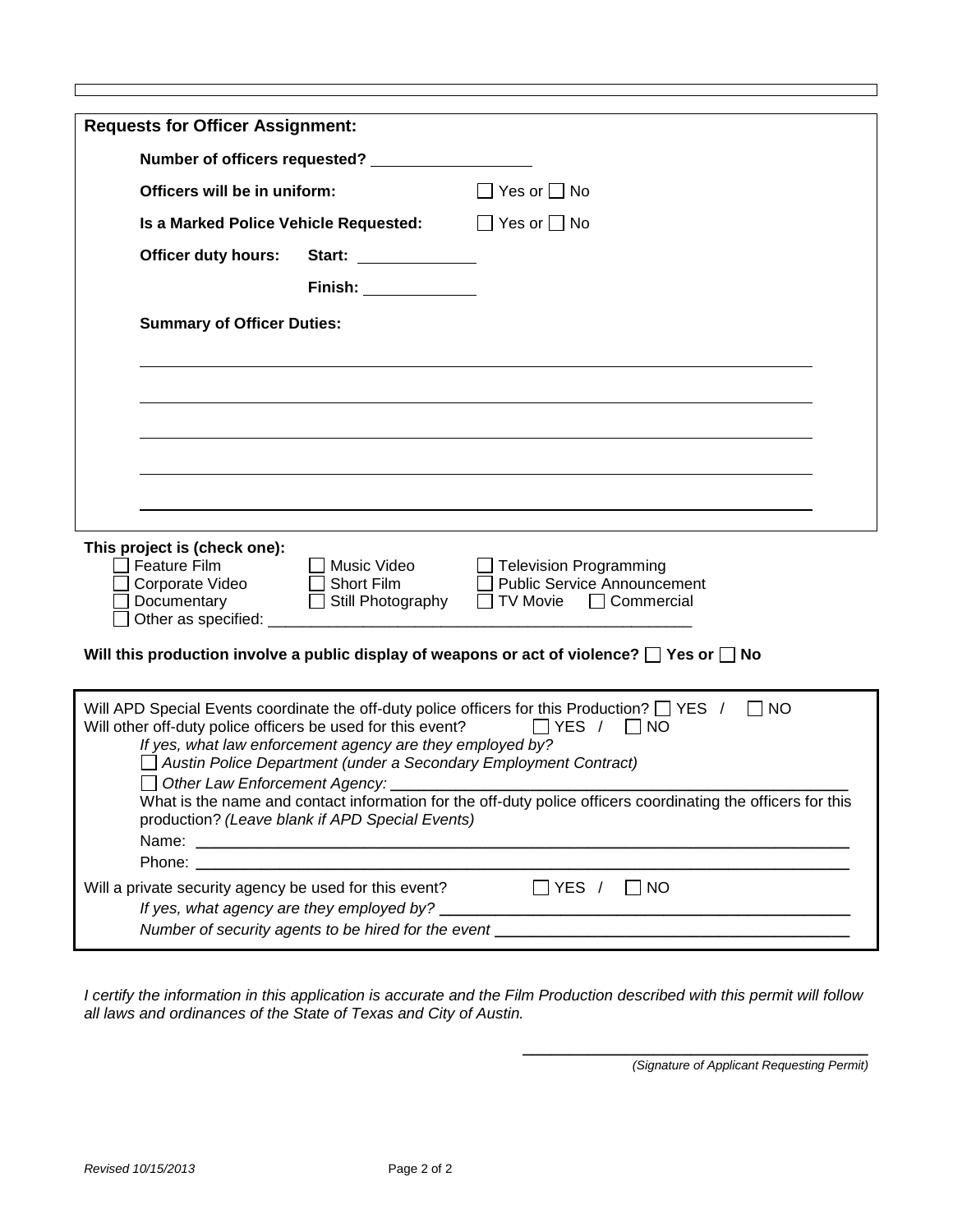



**1** Pay Online **2** Services **1** Calendar **4** Media Center **9** Departments **1** 311

#### **Right of Way Management Application Network**

**New Activity Request - Film** 

| <b>Your Properties</b>                                                                                                                                                                                                                                                                                                                                                                                                                                                                                                                                                                                                                                                                                                          |  |  |  |
|---------------------------------------------------------------------------------------------------------------------------------------------------------------------------------------------------------------------------------------------------------------------------------------------------------------------------------------------------------------------------------------------------------------------------------------------------------------------------------------------------------------------------------------------------------------------------------------------------------------------------------------------------------------------------------------------------------------------------------|--|--|--|
| 900-999 block of W 24TH ST<br>remove from request                                                                                                                                                                                                                                                                                                                                                                                                                                                                                                                                                                                                                                                                               |  |  |  |
| 300-399 block of N LAMAR BLVD<br>remove from request                                                                                                                                                                                                                                                                                                                                                                                                                                                                                                                                                                                                                                                                            |  |  |  |
| 400-499 block of E ANNIE ST<br>remove from request                                                                                                                                                                                                                                                                                                                                                                                                                                                                                                                                                                                                                                                                              |  |  |  |
| 600-699 block of RED RIVER ST<br>remove from request                                                                                                                                                                                                                                                                                                                                                                                                                                                                                                                                                                                                                                                                            |  |  |  |
| Search for Street<br><b>Street Name:</b>                                                                                                                                                                                                                                                                                                                                                                                                                                                                                                                                                                                                                                                                                        |  |  |  |
| <b>Identify Properties</b>                                                                                                                                                                                                                                                                                                                                                                                                                                                                                                                                                                                                                                                                                                      |  |  |  |
| You can request block ranges or individual properties for your permit. First, search for the street you wish to use by entering a partial name for the street. For example, if you are requesting<br>a permit to conduct activities at 300 West 17th Street, then enter "17" in the Street Name block and click the "Search for Street" button. Then, choose either a from/to block range, or<br>enter a house number for the appropriate street and click the corresponding "Add" button to insert the data into the permit. When you are finished entering the requested street segments<br>or house address, click the "Continue to Next Step" button at the bottom of the page to continue to the Permit Descriptions page. |  |  |  |
| Note: For work or event proposed in the alley, please choose the street west or south of the alley. For example, please click here.                                                                                                                                                                                                                                                                                                                                                                                                                                                                                                                                                                                             |  |  |  |
| <b>Continue to Next Step</b>                                                                                                                                                                                                                                                                                                                                                                                                                                                                                                                                                                                                                                                                                                    |  |  |  |
| Return to Right of Way Main Menu Page.                                                                                                                                                                                                                                                                                                                                                                                                                                                                                                                                                                                                                                                                                          |  |  |  |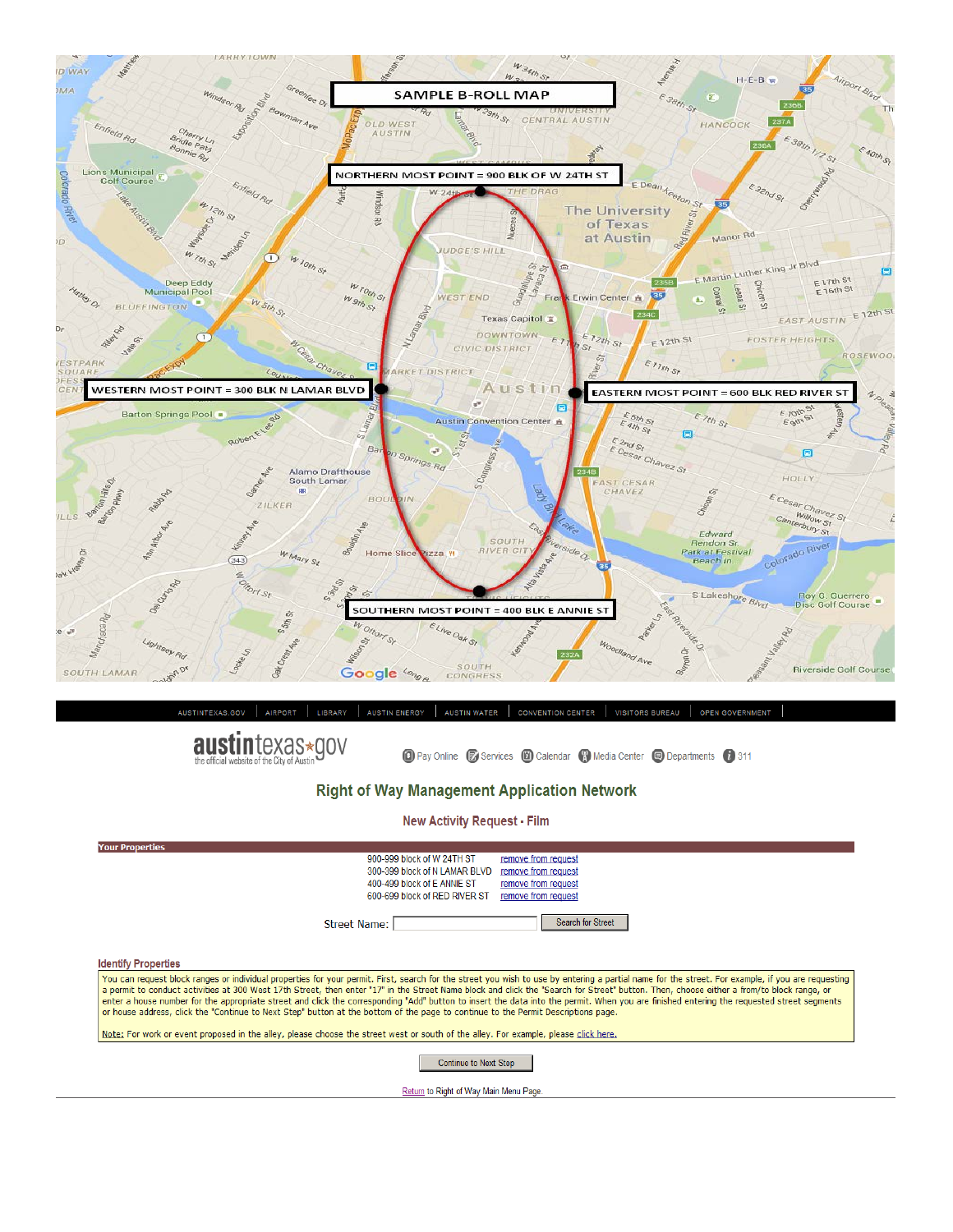#### **SAMPLE MAP - COMMERCIAL**



**FILM ACTIVITY, DATE, TIME, AND SPECIFICS:** 

**Fill-in the highlighted section with details specific to your production.**

Your Production Company Name will be filming a PSA for the Right of Way Management Division at 3701 Lake Austin Blvd. on April 1, 2015 from 10 a.m. to 3 p.m.

Scenes will be shot on sidewalk. All actors on sidewalk will remain mobile and will not impede the flow of pedestrian traffic. No closure of sidewalk shall occur. All equipment will be staged on the private property at 3701 Lake Austin Blvd. Vehicles will park on along the 3600-3900 blk of Lake Austin Blvd.

#### **LEGEND:**

 $\blacklozenge$  |

冈



 = Two Signoff Attempts, Notification Left at Door ‴ |

= Signoff Approval

= Signoff Disapproval

#### **SIGNOFF ATTEMPTS:**

Attempt 1 – March 28, 2015 from 7 a.m. to 9 a.m. Attempt 2 – March 30, 2015 from 4 p.m. to 7 p.m.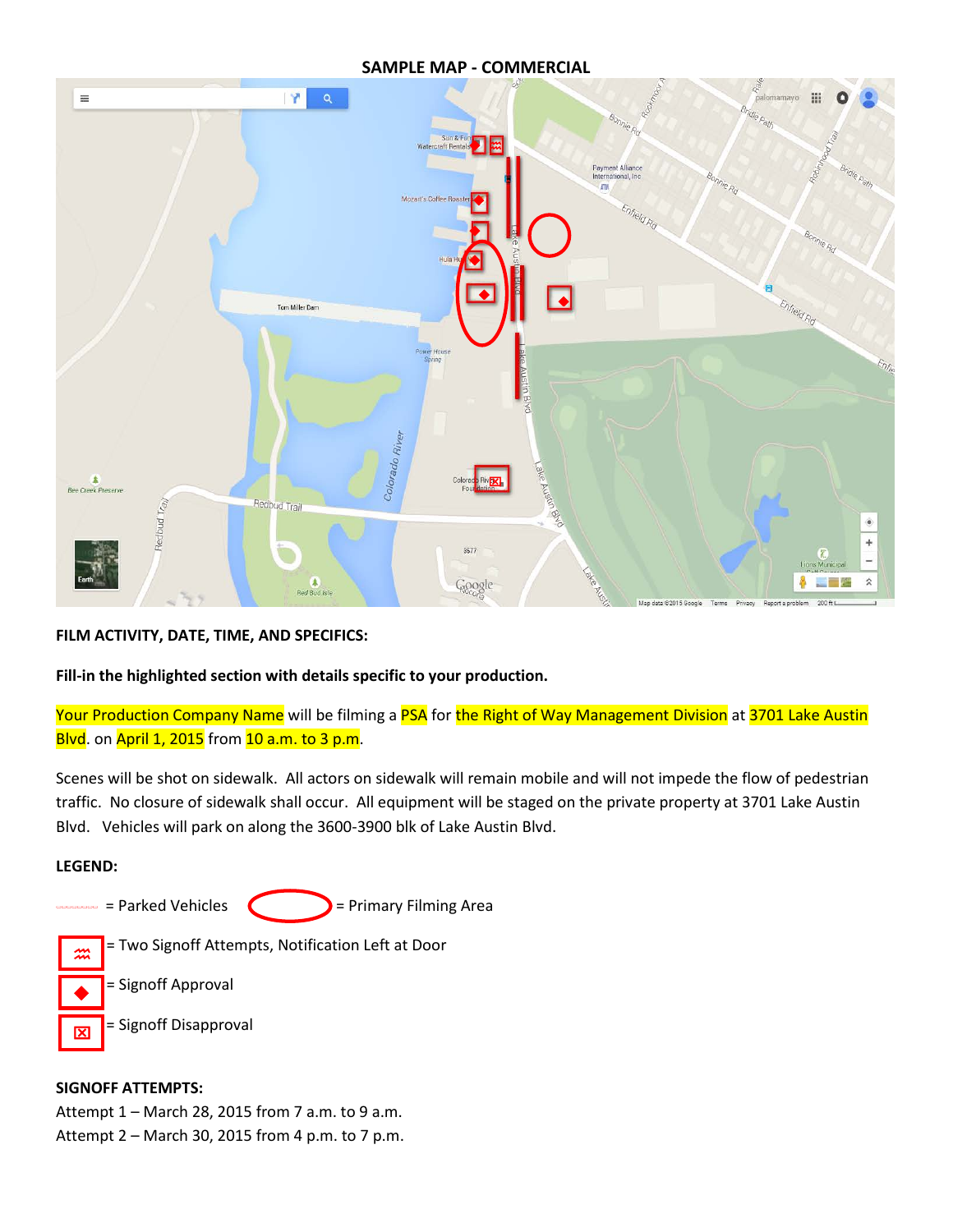

Austin Transportation Department, Right of Way Management Division 3701 Lake Austin Blvd, Austin, TX 78703

# **NOTIFICATION OF PROPOSED FILMING PERMIT AND SIGN OFF REQUEST**

The City of Austin requires that all property owners / residents whose property is adjacent to the area sought to be closed must be notified and provided with a map of the area, which indicates all obstructions to be placed in the closure area. The notification must indicate by signature, whether the property owner / resident approves or disapproves of the proposed closure. For additional information on City of Austin Filming Permit requirements please call 512-974-1150.

| <b>Permit Applicant Name: _</b> |
|---------------------------------|

**Applicant Contact Information:** \_\_\_\_\_\_\_\_\_\_\_\_\_\_\_\_\_\_\_\_\_\_\_\_\_\_\_\_\_\_\_\_\_\_\_\_\_\_\_\_\_\_\_\_\_\_\_\_\_\_\_\_\_\_\_\_\_\_\_\_\_\_

#### **Film Preparation Information:**

*If the applicant intends to use the right of way for preparation prior to the film activity, that information is included here.*

| <b>Film Activity Information:</b>                                                                                                                                                                                         |                                             |
|---------------------------------------------------------------------------------------------------------------------------------------------------------------------------------------------------------------------------|---------------------------------------------|
|                                                                                                                                                                                                                           |                                             |
|                                                                                                                                                                                                                           |                                             |
|                                                                                                                                                                                                                           |                                             |
|                                                                                                                                                                                                                           |                                             |
| Property Owner / Resident Please fill out the this section completely as this information is used by the City of<br>Austin to determine whether or not the filming activities indicated above will be approved or denied. |                                             |
| $\Box$ APPROVE $\Box$ DIS APPROVE                                                                                                                                                                                         | <b>RECEIVED MAP</b><br>$\Box$ Yes $\Box$ No |
| (Print Name and Title)                                                                                                                                                                                                    | (Signature)                                 |
| (Print Address)                                                                                                                                                                                                           | (Phone Number)                              |
| (Name of Business if applicable)<br>This is a (check one) $\square$ Residence $\square$ Business.                                                                                                                         |                                             |
| <b>COMMENTS:</b>                                                                                                                                                                                                          |                                             |
|                                                                                                                                                                                                                           |                                             |
|                                                                                                                                                                                                                           |                                             |